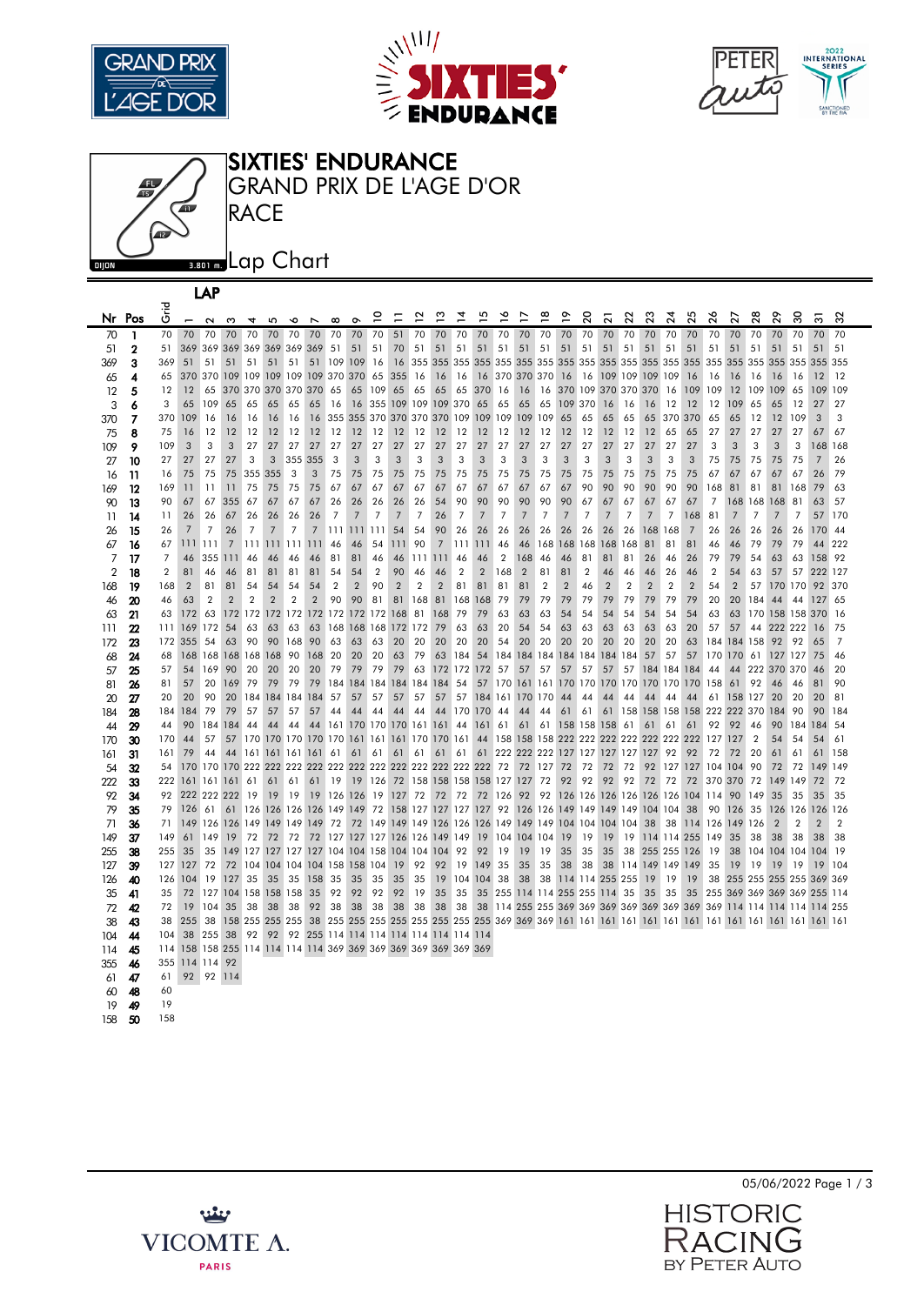

LAP







| Nr Pos         |                           | ౢ       | ਨੌ             | 35                         | న              | స్             | జ              | ్ల             | ទ                                      | ╦              | 4               | य़             | 4              | 42             | ३                                       | 47             | Ҿ              | ÷              | S,             | 5              | S2              | 33             | 24                                                            | 55             | 56      | 5              | 3              | ᠷ                                                           | ဒ္ဓ            | 2                      | 3              | ౘ   | 2              | 3              |
|----------------|---------------------------|---------|----------------|----------------------------|----------------|----------------|----------------|----------------|----------------------------------------|----------------|-----------------|----------------|----------------|----------------|-----------------------------------------|----------------|----------------|----------------|----------------|----------------|-----------------|----------------|---------------------------------------------------------------|----------------|---------|----------------|----------------|-------------------------------------------------------------|----------------|------------------------|----------------|-----|----------------|----------------|
| 70             | 1                         | 70      | 70             | 70                         | 70             | 70             | 70             | 70             | 70                                     | 70             | 70              | 70             | 70             | 70             | 70                                      | 70             | 70             | 70             | 70             | 70             | 51              | 51             | 51                                                            | 51             | 70      | 70             | 70             | 70                                                          |                | 70 370 370 370 370 370 |                |     |                |                |
| 51             | 2                         | 51      | 51             | 51                         | 51             | 51             | 51             | 51             | 51                                     | 51             | 51              | 51             | 51             | 51             | 51 51                                   |                | 51 51          |                |                | 51 51          | 70              | 70             | 70 70                                                         |                |         |                |                | 370 370 370 370 370 70                                      |                |                        | 70             | 70  | 70             | 70             |
| 369            | 3                         | 355     |                | 355 355                    |                | 355 355        |                |                |                                        |                |                 |                |                |                |                                         |                |                |                |                |                |                 |                |                                                               |                |         |                |                |                                                             | 355 355 355    |                        | 355            | 355 | 355            | 355            |
| 65             | 4                         | 12      | 12             | 12                         | 12             | 27             | 27             | 27             |                                        |                |                 |                |                |                |                                         |                |                |                |                |                |                 |                |                                                               |                | 12      | 12             | 12             | 12                                                          | 12             | 12                     | 12             | 12  | 12             | 12             |
| $12 \,$        | 5                         | 109     | 109 109        |                            | 27             | 3              |                | 370 370        | 12                                     | 12             | 12              | 12             | 12             | 12             | 12                                      | 12             | 12             | 12             | 12             | 12             | 12              | 12             | 12                                                            | 12             | 27      | 27             | 27             | 27                                                          | 27             | 27                     | 27             | 27  | 27             | 27             |
| 3              | 6                         | 27      | 27             | 27                         | 3              | 26             | 12             | 12             | 16                                     | 27             | 27              | 27             | 27             | 27             | 27                                      | 27             | 27             | 27             | 27             | 27             | 27              | 27             | 27                                                            | 27             | 75      | 75             | 75             | 75                                                          | 75             | 75                     | 75             | 75  | 75             | 75             |
| 370            | 7                         | 3       | 3              | 3                          | 26             | 370            | 16             | 16             | 27                                     | 109            | 109 109         |                | 109            | 75             | 75                                      | 75             | 75             | 75             | 75             | 75             | 75              | 75             | 75                                                            | 75             | 109     | 109            | 109            | 109                                                         | 109 109        |                        | 109            | 109 | 109            | 109            |
| 75             | 8                         | 168     | 79             | 26                         | 222            | 12             | 3              | 109            | 109                                    | 75             | 75              | 75             | 75             | 109            | 109 109                                 |                | 109 109        |                | 109 109        |                | 109             | 109            | 109                                                           | 109            | 20      | 20             | 20             | 20                                                          | 20             | 20                     | 20             | 20  | 20             | 20             |
| 109            | 9                         | 79      | 26             |                            | 63 370 16      |                | 109            | 75             | 75                                     | 79             | 20              | 20             | 20             | 20             | 20                                      | 20             | 20             | 20             | 90             | 90             | 20              | 20             | 20                                                            | 20             | 7       | $\overline{7}$ | $\overline{7}$ | 7                                                           | $\overline{7}$ | 7                      | $\overline{7}$ | 7   | $\overline{7}$ | $\overline{7}$ |
| 27             | 10                        | 26      |                | 63 222                     | 65             | 109            | 75             | 168            | 168 168                                |                | 79              | 79             | 79             | 79             | 90                                      | 90             | 90             | 90             | 20             | 20             | 90              | 90             | $\overline{7}$                                                | $\overline{7}$ | 90      | 90             | 79             | 79                                                          | 79             | 79                     | 79             | 79  | 79             | 79             |
| 16             | 11                        | 63      |                | 222 370                    | <b>16</b>      | 75             | 26             | 79             | 79                                     | 26             | 168 168         |                | 90             | 90             | 7                                       | 7              | 7              | $\overline{7}$ | 7              | $\overline{7}$ | $\overline{7}$  | $\overline{7}$ | 90                                                            | 90             | 79      | 79             | 90             | 90                                                          | 90             | 90                     | 90             | 3   | 3              | 3              |
| 169            | 12                        | 67      |                | 92 127 109 168             |                |                | 79             | 26             | 26                                     | 20             | 26              | $\overline{7}$ | $\overline{7}$ | $\overline{7}$ | 79                                      | 79             | 79             | 79             | 79             | 79             | 79              | 79             | 79                                                            | 79             | 26      | 168            | 168            | 3                                                           | 3              | 3                      | 3              | 90  | 90             | 90             |
| 90             | 13                        | 44      | 127            | 65                         | 75             | 79             | 168            | $\overline{7}$ | 20                                     | $\overline{7}$ | $7\overline{ }$ | 26             |                | 168 168        | 168 168                                 |                | 168            | 168            | 168            | 168            | 26              | 26             | 26                                                            | 26             | 168     | 3              | 3              | 168                                                         | 168            | 168                    | 168            | 168 | 168            | 168            |
| 11             | 14                        | 222     | 370            | 16                         | 168            | $\overline{7}$ | $\overline{7}$ | 20             | $7\overline{ }$                        | 90             | 90              | 90             | 26             | 26             | 26                                      | 26             | 26             | 26             | 26             | 26             | 168             | 168            | 168                                                           | 168            | 3       | 26             | 26             | 26                                                          | 26             | 26                     | 26             | 26  | 26             | 26             |
| 26             | 15                        | 92      | 65             | 75                         | 79             | 20             | 20             | 90             | 90                                     | 46             | 46              | 46             | 46             | 46             | 46                                      | 46             | 46             | 3              | 3              | 3              | 3               | 3              | 3                                                             | 3              | 46      | 46             | 46             | 46                                                          | 46             | 46                     | 46             | 46  | 46             | 46             |
| 67             | 16                        | 127     | 16             | 79                         | $\overline{7}$ | 46             | 46             | 46             | 46                                     | 3              | 3               | 3              | 3              | 3              | 3                                       | 3              | 3              | 46             | 46             | 46             | 46              | 46             | 46                                                            | 46             | 67      | 67             | 67             | 67                                                          | 67             | 67                     | 67             | 67  | 67             |                |
| 7              | 17                        | 370     | 75             | 168                        | 20             | 90             | 90             | 3              | 3                                      | 63             | 63              | 57             | 57             | 57             | 57                                      | 63             | 63             | 63             | 63             | 63             | 63              | 57             | 57                                                            | 67             | 57      | 57             | 57             | 57                                                          | 57             | 57                     | 57             | 57  | 57             |                |
| $\overline{2}$ | 18                        | 65      | 168            | 7                          | 46             | 63             | 63             | 63             | 63                                     | 57             | 57              | 63             | 63             | 63             | 63                                      | 57             | 57             | 57             | 57             | 57             | 57              | 63             | 67                                                            | 57             | 63      | 63             | 63             | 63                                                          | 63             | 63                     | 63             | 63  | 63             |                |
| 168            | -19                       | 16      | $\overline{7}$ | 46                         | 90             | 57             | 57             | 57             | 57                                     | 67             | 67              | 67             | 67             | 67             | 67                                      | 67             | 67             | 67             | 67             | 67             | 67              | 67             | 63                                                            | 63             | 61      | 61             | 61             | 61                                                          | 61             | 61                     | 61             | 61  | 61             |                |
| 46             | 20                        | 75      | 46             | 20                         | 63             | 65             | 81             | 67             | 67                                     | 81             | 81              | 81             | 81             |                | 184 184 184 184 184 184 184             |                |                |                |                |                |                 | 184 184        | 184 184                                                       |                | 170 170 |                | 170            | 170                                                         | 170 170        |                        | 170            | 170 |                |                |
| 63             | 21                        | 7       | 20             | 90                         | 57             | 81             | 67             | 81             | 81                                     |                | 184 184 184     |                | 184 61         |                | 61                                      | 61             | 61             | 61             | 61             | 61             | 61              | 61             | 61                                                            | 61             | 44      | 44             | 44             | 44                                                          | 44             | 44                     | 44             | 44  |                |                |
| 111            | $\boldsymbol{\mathsf{2}}$ | 46      | 90             | 57                         | 81             | 67             |                | 184 184        | 184                                    | 44             | 44              | 170            |                |                | 170 170 170 170 170 170 170 170 170 170 |                |                |                |                |                |                 |                | 170 170                                                       |                | 54      | 54             | 54             | 54                                                          | 54             | 54                     | 54             | 54  |                |                |
| 172            | 23                        | 20      | 57             | 81                         | 67             | 184            | 44             | 44             | 44                                     |                | 170 170         | 44             | 61             | 44             | 44                                      | 44             | 44             | 44             | 44             | 44             | 44              | 44             | 44                                                            | 44             |         |                |                | 222 222 222 222 369 369                                     |                |                        | 369            |     |                |                |
| 68             | 24                        | 90      | 81             | 67                         | 184            | 44             |                | 170 170        | 170                                    | 61             | 61              | 61             | 44             | 54             | 54                                      | 54             | 54             | 54             | 54             | 54             | 54              | 54             | 54                                                            | 54             |         |                |                | 369 369 369 369 222 222 222                                 |                |                        |                |     |                |                |
| 57             | 25                        | 57      | 67             | 184                        | 44             | 170            | 54             | 54             | 54                                     | 54             | 54              | 54             | 54             |                |                                         |                |                |                |                |                |                 |                |                                                               |                |         |                |                | 222 222 222 222 222 222 222 222 222 222 222 158 158 158 158 | 158 158        |                        |                |     |                |                |
| 81             | 26                        | 81      | 184            | 54                         | 54             | 54             | 61             | 61             |                                        |                |                 |                |                |                |                                         |                |                |                |                |                |                 |                | 61 222 222 222 222 149 149 35 158 369 369 369 369 369 369 369 |                | 35      | -35            | 35             | 35                                                          | 35             | 35                     |                |     |                |                |
| 20             | 27                        | 184     | 44             | 44                         | 170 61         |                |                |                | 65 222 222 149 149 149 149 35          |                |                 |                |                |                |                                         |                |                |                |                |                |                 |                | 35 158 35 158 158 158 158 158 158 158                         |                | 127 127 |                | 127            | 127                                                         | 127 127        |                        |                |     |                |                |
| 184            | 28                        | 54      | 54             | 170                        |                |                |                |                | 61 222 222 149 149 127                 |                | 35              | 35             |                |                | 35 127 127 127 369 35                   |                |                |                | 35 35          |                | 35 <sup>5</sup> | -35            | 35                                                            | 35             | 72      | 72             | 81             | 81                                                          | 81             | 81                     |                |     |                |                |
| 44             | 29                        | 170     | 170 61         |                            |                |                |                |                | 149 149 149 127 127 35                 |                | 127 127 127 72  |                |                |                | 72 72                                   |                | 127 127        |                |                | 72 127         | 127 127         |                | 127 127                                                       |                | 81      | 81             | 72             | 72                                                          | 72             | 19                     |                |     |                |                |
| 170            | 30                        | 61      | 61             | 149 127 127 127 72         |                |                |                |                | 35                                     | 72             | 72              | 72             |                |                | 72 158 158 369                          |                | 72             | 72             | 127            | 72             | 72              | 72             | 72                                                            | 72             | 19      | 19             | 19             | 19                                                          | 19             |                        |                |     |                |                |
| 161            | 31                        | 149     | 149            | 72                         | 72             | 72             | 72             | 35             |                                        |                |                 |                |                |                | 72 158 158 158 158 369 369 81           |                | 81             | 81             | 81             | 81             | 81              | 81             | 81                                                            | 81             |         |                |                | 126 126 126 126 126                                         |                |                        |                |     |                |                |
| 54             | 32                        | 72      | 72             | 35                         | 35             | 35             |                |                | 35 158 158 126 369 369 369 81          |                |                 |                |                |                |                                         |                | 81 126 126 126 |                | 19             | 19             | 19              | -19            | 19                                                            | -19            | 51      | 51             | 51             | 51                                                          |                |                        |                |     |                |                |
| 222            | 33                        | 35      | 35             | 126                        | $\overline{2}$ | $\overline{2}$ |                |                | 158 126 126 369 126 126 126 126 126 19 |                |                 |                |                |                |                                         |                |                |                |                |                |                 |                | 19 19 126 126 126 126 126 126 114 38                          |                |         |                |                |                                                             |                |                        |                |     |                |                |
| 92             | 34                        | 126     | 126            | $\overline{2}$             |                |                |                |                | 126 126 126 369 369 19                 |                | 19              | 19             |                | 19 19          |                                         |                |                |                |                |                |                 |                | 19 104 104 104 104 104 104 104 104 114                        |                | 38 114  |                |                |                                                             |                |                        |                |     |                |                |
| 79             | 35                        | 2       | $\overline{2}$ | 158 158 158 369 19         |                |                |                |                |                                        |                |                 |                |                |                |                                         |                |                |                |                |                |                 |                |                                                               |                |         |                |                |                                                             |                |                        |                |     |                |                |
| 71             | 36                        | 158     |                | 158 369 369 369            |                |                |                |                | 19 104 104 114 114 114 114 114 114 38  |                |                 |                |                |                |                                         |                | 38 38          |                | 38 38          |                |                 | 38 38          | 38 38                                                         |                | 161     |                |                |                                                             |                |                        |                |     |                |                |
| 149            | 37                        | 19      | 369            | 19                         | 19             |                |                |                | 19 104 114 114 38                      |                | 38              | 38             |                | 38 38          |                                         |                |                |                |                |                |                 |                | 38 161 161 161 161 161 161 161 161 161                        |                |         |                |                |                                                             |                |                        |                |     |                |                |
| 255            | 38                        | 369     | 19             | 104 104 104                |                |                | $\overline{2}$ | 2              | 38                                     |                |                 |                |                |                | 161 161 161 161 161 161                 | $\overline{2}$ | 2              | $\overline{2}$ | $\overline{2}$ | $\overline{2}$ |                 |                |                                                               |                |         |                |                |                                                             |                |                        |                |     |                |                |
| 127            | 39                        | 104     |                | 104 114 114 114 114        |                |                |                | 38             | 161                                    | $\overline{2}$ |                 |                |                |                | 255 255 255 255 255 255 255 255 255     |                |                |                |                |                |                 |                |                                                               |                |         |                |                |                                                             |                |                        |                |     |                |                |
| 126            | 40                        |         | 114 114        | 38                         | 38             | 38             |                | 38 161         |                                        |                | 2 2 5 2         | 2              | $\overline{2}$ | 2              | $\overline{2}$                          |                |                |                |                |                |                 |                |                                                               |                |         |                |                |                                                             |                |                        |                |     |                |                |
| 35             | 41                        | 38      |                | 38 161 161 161 161 255 255 |                |                |                |                |                                        |                |                 |                |                |                |                                         |                |                |                |                |                |                 |                |                                                               |                |         |                |                |                                                             |                |                        |                |     |                |                |
| 72             | 42                        |         |                | 255 255 255 255 255 255    |                |                |                |                |                                        |                |                 |                |                |                |                                         |                |                |                |                |                |                 |                |                                                               |                |         |                |                |                                                             |                |                        |                |     |                |                |
| 38             | 43                        | 161 161 |                |                            |                |                |                |                |                                        |                |                 |                |                |                |                                         |                |                |                |                |                |                 |                |                                                               |                |         |                |                |                                                             |                |                        |                |     |                |                |
| 104            | 44                        |         |                |                            |                |                |                |                |                                        |                |                 |                |                |                |                                         |                |                |                |                |                |                 |                |                                                               |                |         |                |                |                                                             |                |                        |                |     |                |                |
| 114            | 45                        |         |                |                            |                |                |                |                |                                        |                |                 |                |                |                |                                         |                |                |                |                |                |                 |                |                                                               |                |         |                |                |                                                             |                |                        |                |     |                |                |
| 355            | 46                        |         |                |                            |                |                |                |                |                                        |                |                 |                |                |                |                                         |                |                |                |                |                |                 |                |                                                               |                |         |                |                |                                                             |                |                        |                |     |                |                |
| 61             | 47                        |         |                |                            |                |                |                |                |                                        |                |                 |                |                |                |                                         |                |                |                |                |                |                 |                |                                                               |                |         |                |                |                                                             |                |                        |                |     |                |                |
| 60             | 48                        |         |                |                            |                |                |                |                |                                        |                |                 |                |                |                |                                         |                |                |                |                |                |                 |                |                                                               |                |         |                |                |                                                             |                |                        |                |     |                |                |
| 19             | 49                        |         |                |                            |                |                |                |                |                                        |                |                 |                |                |                |                                         |                |                |                |                |                |                 |                |                                                               |                |         |                |                |                                                             |                |                        |                |     |                |                |
| 158            | 50                        |         |                |                            |                |                |                |                |                                        |                |                 |                |                |                |                                         |                |                |                |                |                |                 |                |                                                               |                |         |                |                |                                                             |                |                        |                |     |                |                |